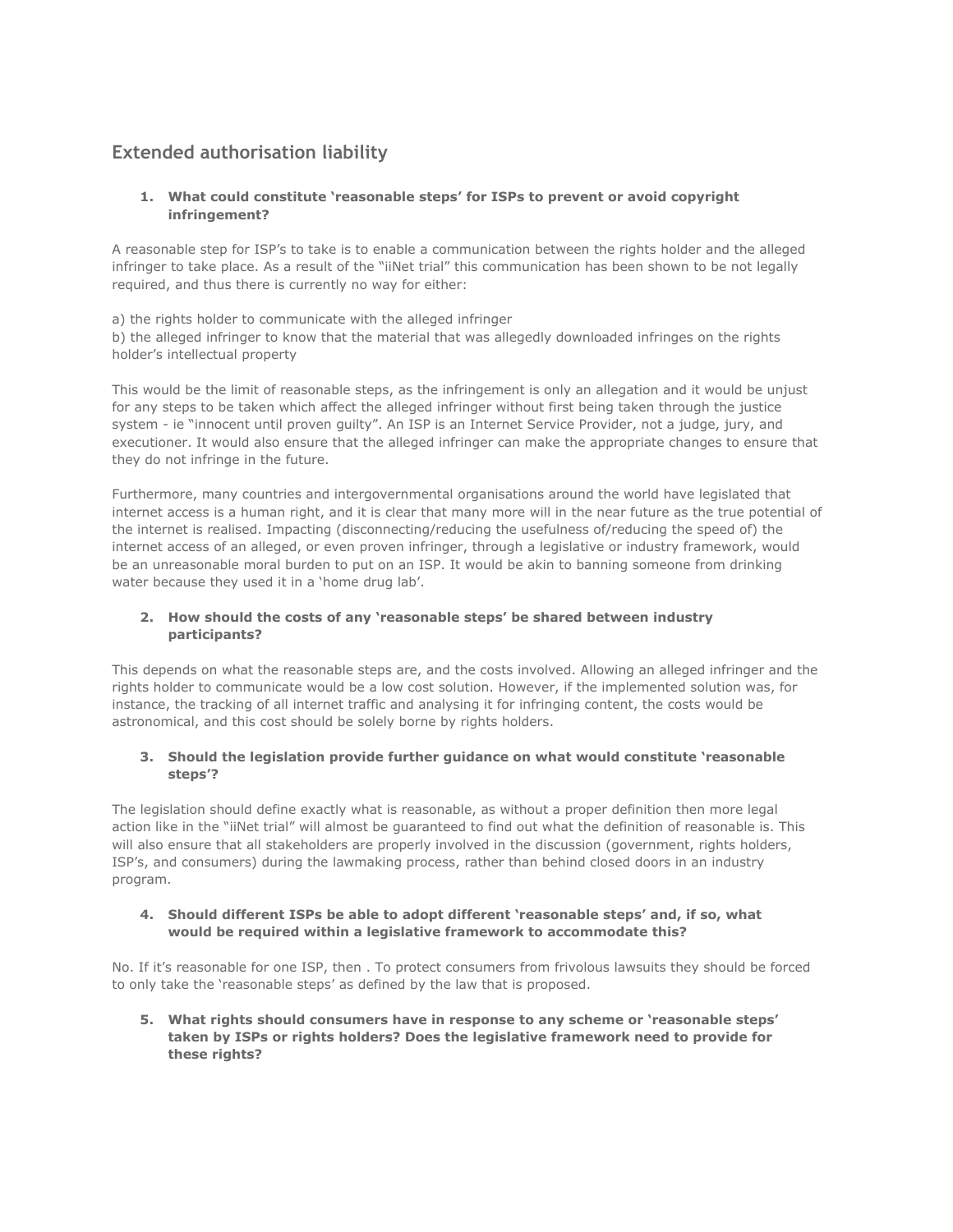Any scheme that is implemented should not impact on the right of a consumer to the same level of internet access they would get without the scheme/'reasonable steps' in place, as the internet is used for such a broad range of applications and is so integral to a modern society.

Consumers should have the right of 'innocent until proven guilty', and this should mean being proven guilty by the judicial system and not by a lesser system such as an industry scheme.

# **Extended injunctive relief to block infringing overseas sites**

### **1. What matters should the Court consider when determining whether to grant an injunction to block access to a particular website?**

The court should consider the many legal reasons for which one might access the website in question. For example, some BitTorrent 'trackers' are used as the primary method of distribution of popular linux distributions.

The court should also take into account the track record of the party requesting the injunction, and whether they have history of abusing the process. YouTube videos are a good example of this. YouTube has a method for rights holders to notify of an infringement, and a significant portion of them are mistakenly flagged as infringing as the process is able to be automated, and software is never perfect there are many false positives. This impacts upon free speech. The process needs to be sufficiently slow and laborious to ensure that only legitimate websites are put forth by the rights holders.

## **Extended safe harbour scheme**

**1. Would the proposed definition adequately and appropriately expand the safe harbour scheme?**

Yes

# **Building the evidence base**

**1. How can the impact of any measures to address online copyright infringement best be measured?**

I don't believe they can.

## **Other approaches**

**1. Are there alternative measures to reduce online copyright infringement that may be more effective?**

Rights holders should make content

a) more affordable

b) more available